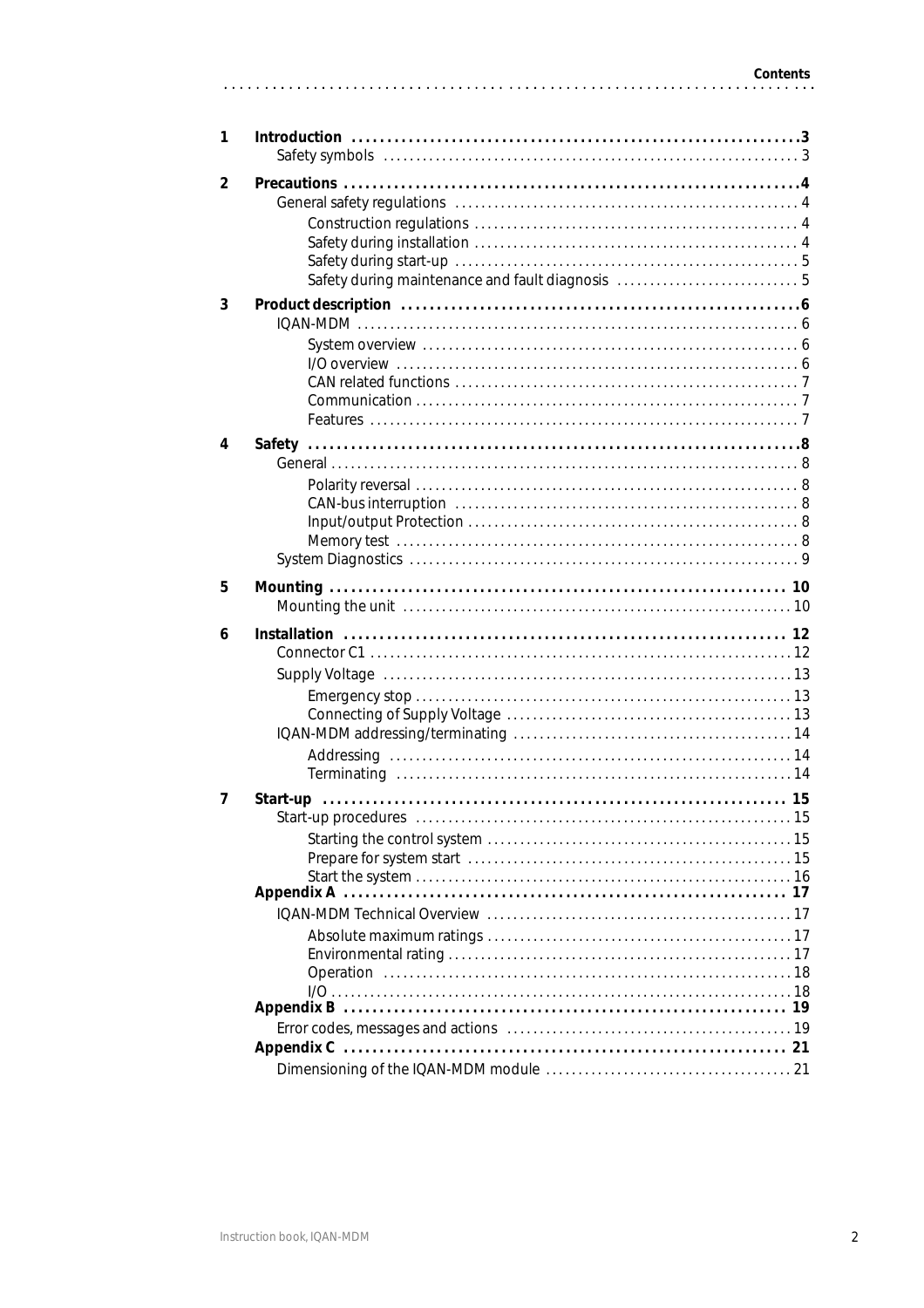# **1 Introduction**

These instructions are to be used as a reference tool for the vehicle manufacturer's design, production, and service personnel.

The user of these instructions should have basic knowledge in the handling of electronic equipment.

# **Safety symbols**

Sections regarding safety, marked with a symbol in the left margin, must be read and understood by everyone using the system, carrying out service work or making changes to hardware and software.

The different safety levels used in this manual are defined below.

. . . . . . . . . . . . . . . . .



### **WARNING**

Sections marked with a warning symbol in the left margin, indicate that a hazardous situation exists. If precautions are not taken, this could result in death, serious injury or major property damage.



### **CAUTION**

Sections marked with a caution symbol in the left margin, indicate that a potentially hazardous situation exists. If precautions are not taken, this could result in minor injury or property damage.

| ______ |  |
|--------|--|
|        |  |
|        |  |
|        |  |

### **NOTICE**

Sections marked with a notice symbol in the left margin, indicate there is important information about the product. Ignoring this could result in damage to the product.

Contact the manufacturer if there is anything you are not sure about or if you have any questions regarding the product and its handling or maintenance.

The term "manufacturer" refers to Parker Hannifin Corporation.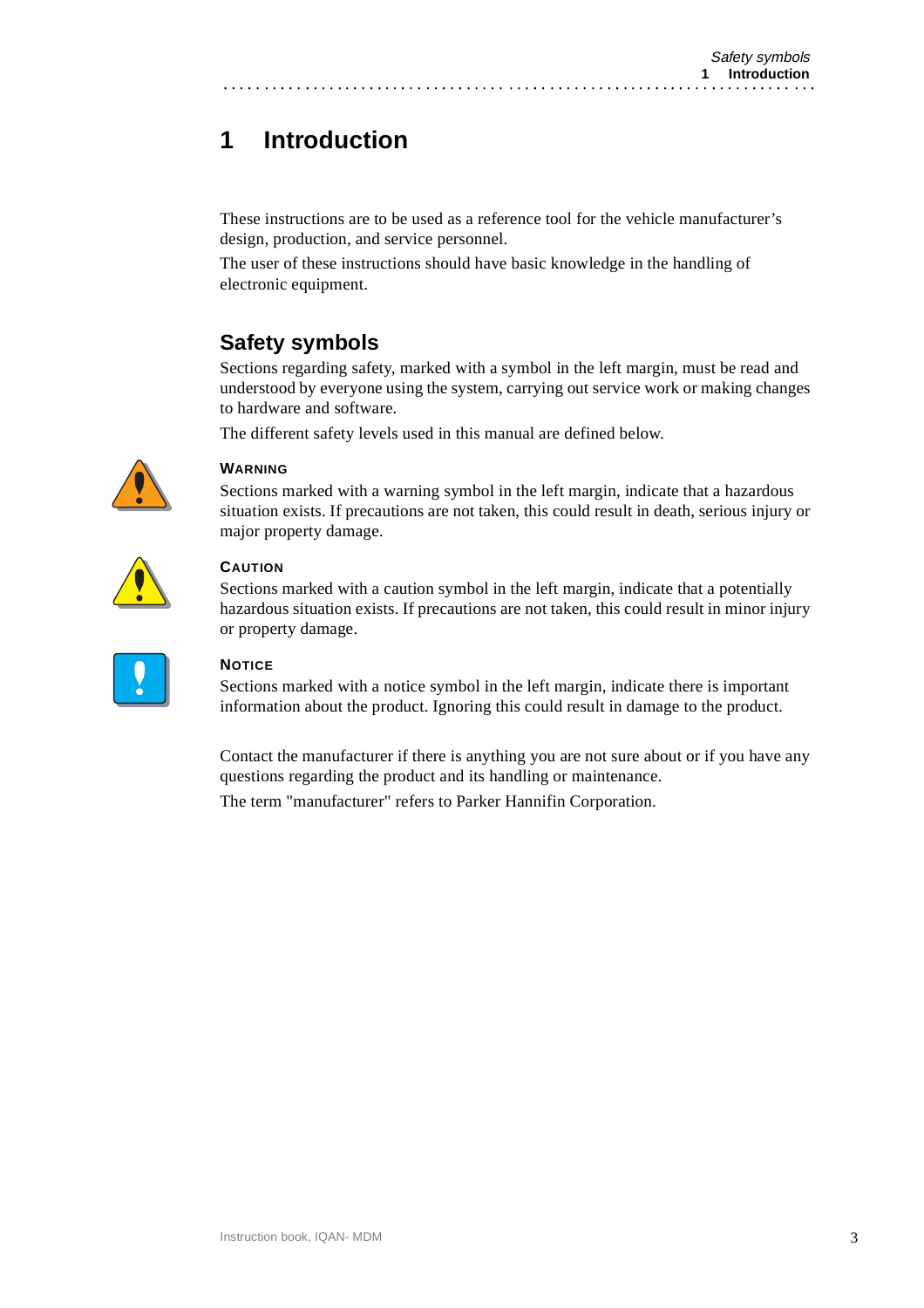# **2 Precautions**

## **General safety regulations**

Work on the hydraulics control electronics may only be carried out by trained personnel who are well-acquainted with the control system, the machine and its safety regulations.



### **WARNING**

Mounting, modification, repair and maintenance must be carried out in accordance with the manufacturer's regulations. The manufacturer has no responsibility for any accidents caused by incorrectly mounted or incorrectly maintained equipment. The manufacturer does not assume any responsibility for the system being incorrectly applied, or the system being programmed in a manner that jeopardizes safety.



### **WARNING**

Damaged product may not be used. If the control system shows error functions or if electronic modules, cabling or connectors are damaged, the system shall not be used.

## **WARNING**

Electronic control systems in an inappropriate installation and in combination with strong electromagnetic interference fields can, in extreme cases, cause an unintentional change of speed of the output function.



### **NOTICE**

As much as possible of the welding work on the chassis should be done before the installation of the system. If welding has to be done afterwards, the electrical connections on the system must be disconnected from other equipment. The negative cable must always be disconnected from the battery before disconnecting the positive cable. The ground wire of the welder shall be positioned as close as possible to the place of the welding. The cables on the welding unit shall never be placed near the electrical wires of the control system.

### **Construction regulations**



### **CAUTION**

The vehicle must be equipped with an emergency stop which disconnects the supply voltage to the control system's electrical units. The emergency stop must be easily accessible to the operator. The machine must be built if possible, so that the supply voltage to the control system's electrical units is disconnected when the operator leaves the operator's station.

### **Safety during installation**



### **CAUTION**

Incorrectly positioned or mounted cabling can be influenced by radio signals which can interfere with the functions of the system.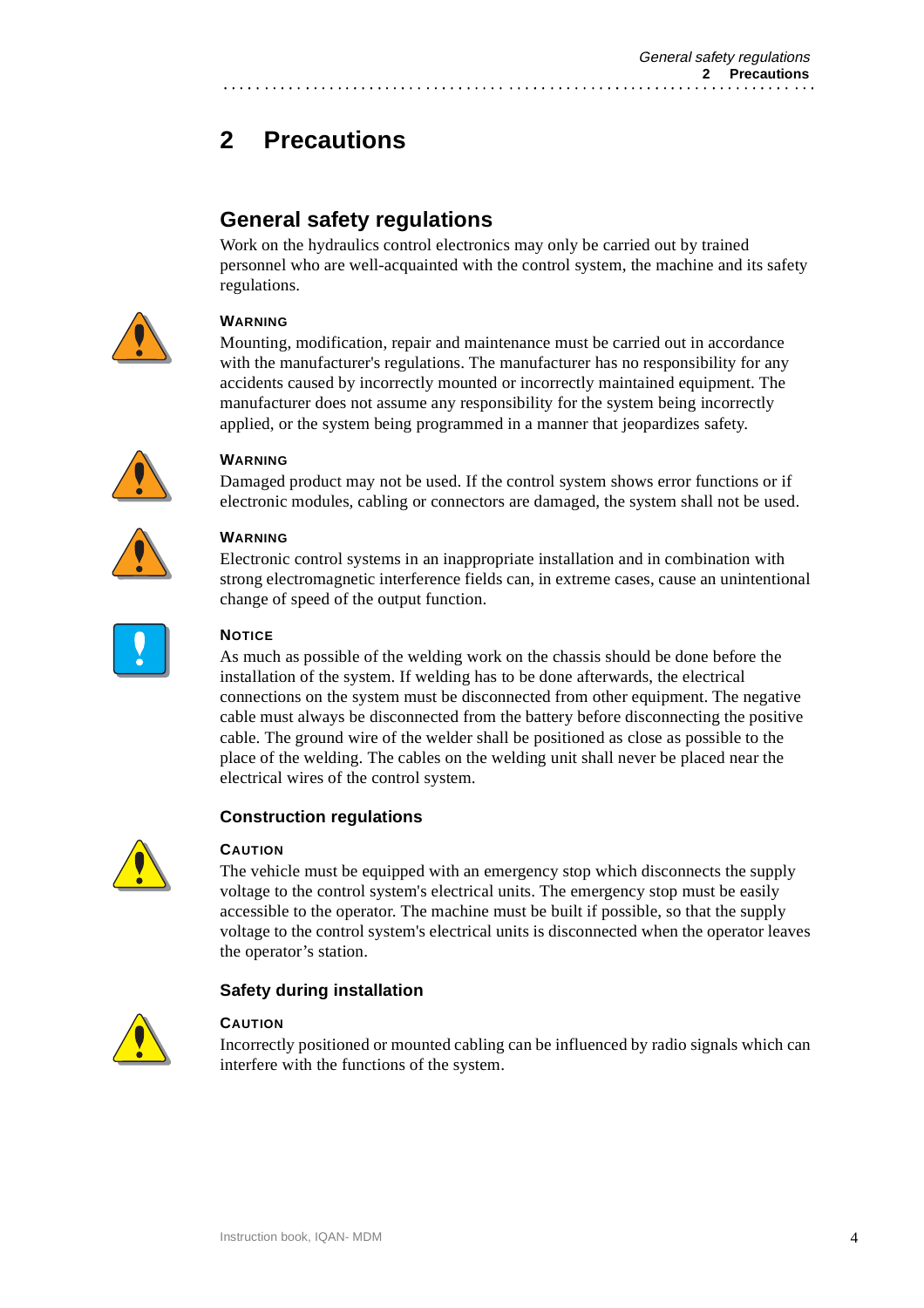### **Safety during start-up**



#### **WARNING**

The machine's engine must not be started before the control system is mounted and its electrical functions have been verified.

Ensure that no one is in front, behind or nearby the machine when first starting up the machine.

Follow the instructions for function control in the Start-up section.

. . . . . . . . . . . . . . . .

#### **Safety during maintenance and fault diagnosis**



### **CAUTION**

Ensure that the following requirements are fulfilled before any work is carried out on the hydraulics control electronics.

- The machine cannot start moving.
- Functions are positioned safely.
- The machine is turned off.
- The hydraulic system is relieved from any pressure.
- Supply voltage to the control electronics is disconnected.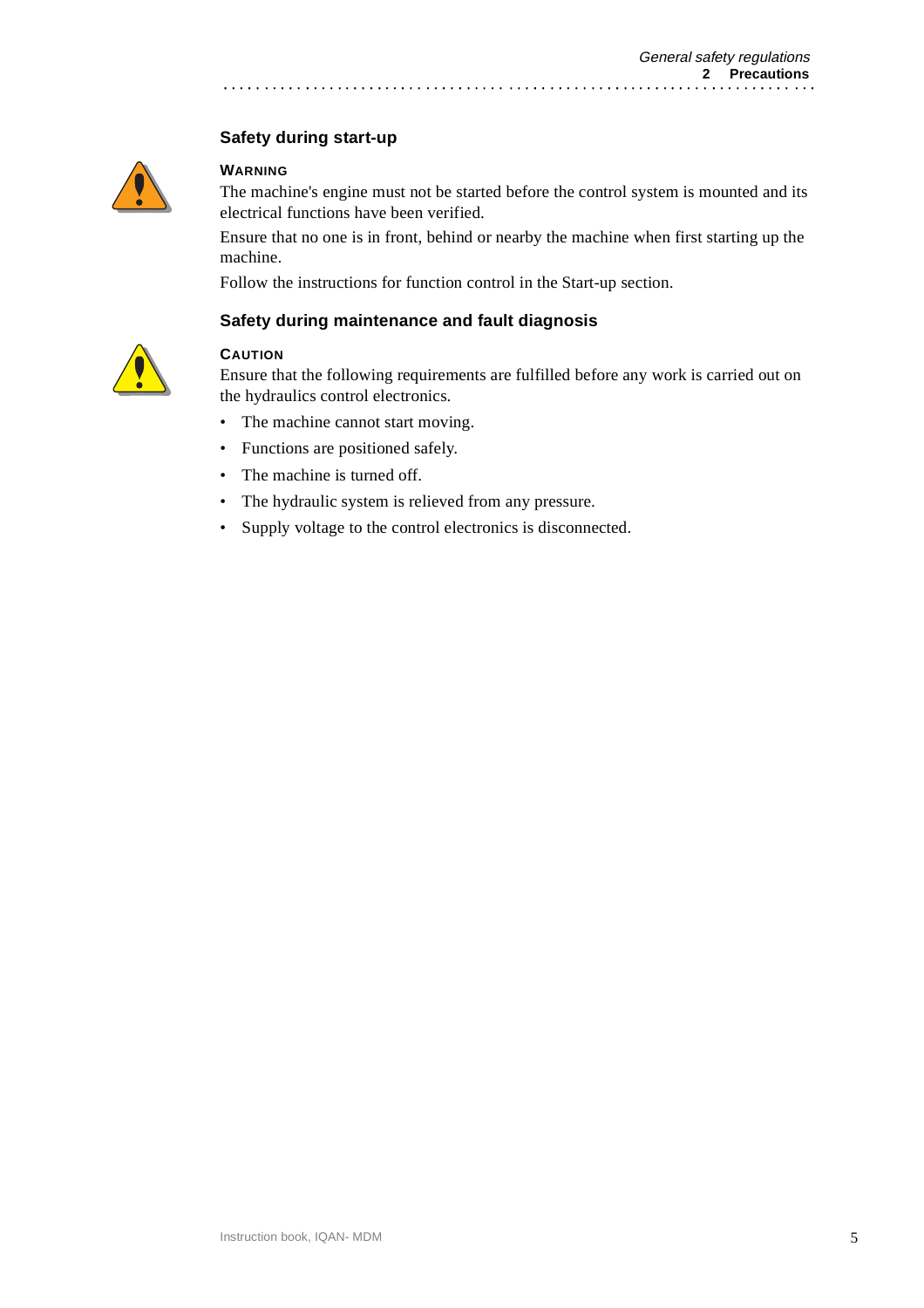# **3 Product description**

## **IQAN-MDM**

The IQAN-MDM is the main unit of the control system. The IQAN-MDM contains the system's application software and most decisions are made here. The communication on the CAN bus is initiated from IQAN-MDM.



The IQAN-MDM module.

The master module, MDM, is the central unit in the system. The master module contains a display where alarm texts, parameters and settings are presented. All communication with the other modules takes place from the MDM via the CAN-bus.

## **System overview**



A typical MDM system

## **I/O overview**

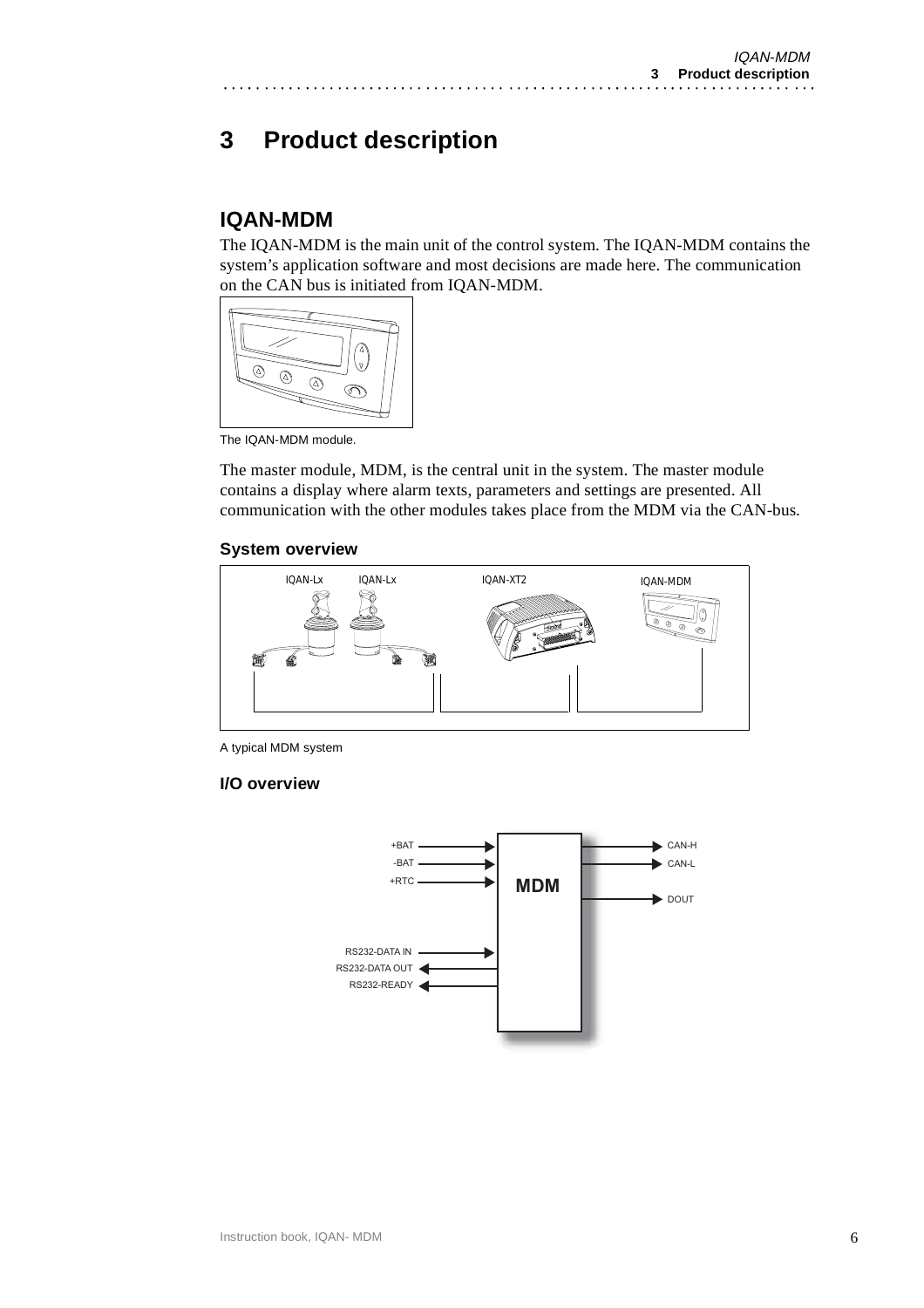#### **Inputs/Outputs**

There is an alarm output DOUT on IQAN-MDM that is activated when there is an error message for the system, such as a short-circuit and input or output interruption. By connecting the alarm output to a warning lamp or acoustic signal, the driver is alerted that an error message has been given.

Connect the alarm (acoustic signal)) between pin 2 and ground (the battery's negative pole). See the illustration below. An active output gives battery voltage (9-32 Vdc). The maximum load is 120 mA.



Connection of alarm output.

### **CAN related functions**

The IQAN-MDM uses a CAN-bus (CAN = Controller Area Network) to communicate with IQAN expansion modules and other systems.

#### **Communication**

The IQAN-MDM has one RS232 port for communication with a PC, PDA and modems.

#### **Features**

The front of IQAN-MDM consists of a control panel with a display and six buttons.

| by Parker |    |       | UP              |
|-----------|----|-------|-----------------|
|           |    |       |                 |
|           |    |       | DN              |
|           |    |       |                 |
| F1        | F2 | $F_3$ | ES <sub>(</sub> |

The front of the MDM.

- Back-lit graphic LCD display 32x202 pixels.
- F1 thru F3 buttons. The function for these buttons is dynamic, i.e the function of the buttons changes. The current function is stated on the display above the respective button.
- Two arrow keys Up/Dn are to be used to increase/decrease value, or to go up/down a step in menus.
- 'Esc' or BACK button. Cancel a selection or setting without saving the value and return to the previous menu.

Please refer to the IQANdevelop software manual and IQAN-MDM menu system instruction book, HY17-8363/UK for programming information.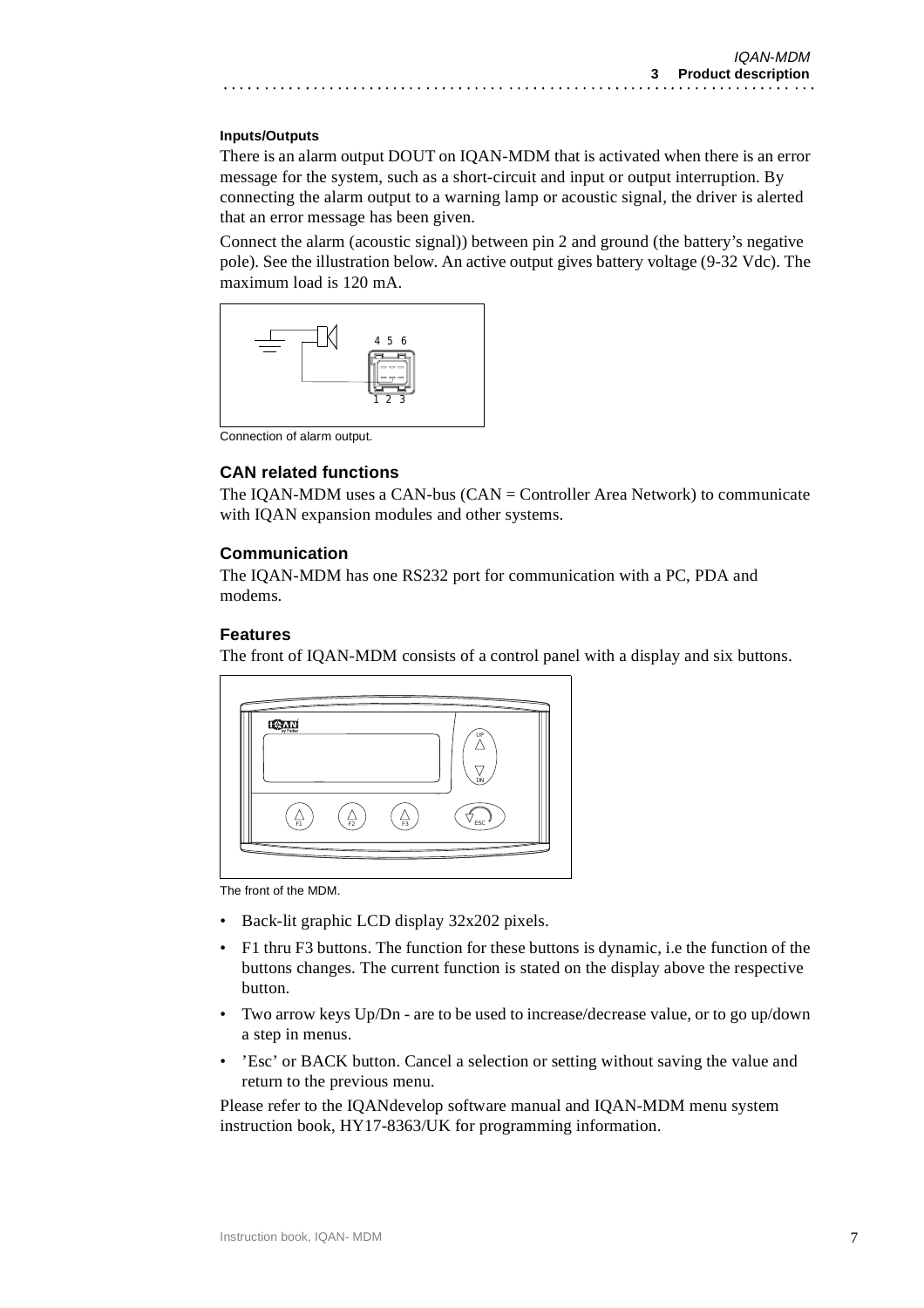# **4 Safety**

## **General**

In order to fulfill high safety demands, the IQAN-MDM uses a real-time operating system for fault tolerant embedded systems. The IQAN-MDM has an internal watchdog function. If the watchdog detects any software errors, necessary precautions will be activated.

### **Polarity reversal**

The IQAN-MDM is protected against power supply polarity reversal, provided an external fuse, max 3 A (Fast) is being used. Polarity reversal can damage the unit if the fuse is not used.

### **CAN-bus interruption**

The IQAN-MDM has special safety functions if the CAN-bus is interrupted. Each module checks for any interruptions in the CAN-bus communication. If an error occurs the master will present a related message on the display.

### **Input/output Protection**

All inputs on the IQAN-MDM are designed to withstand the maximum specified supply voltage. The outputs are protected against short circuit. Furthermore, an error on one in-/output will not influence other in-/outputs.

### **Memory test**

The MDM module will execute a self-test during operation to verify the software. The test includes a CAN-bus verification, processor and memory verification and an internal signal verification. If any software error is detected, appropriate precautions will be activated.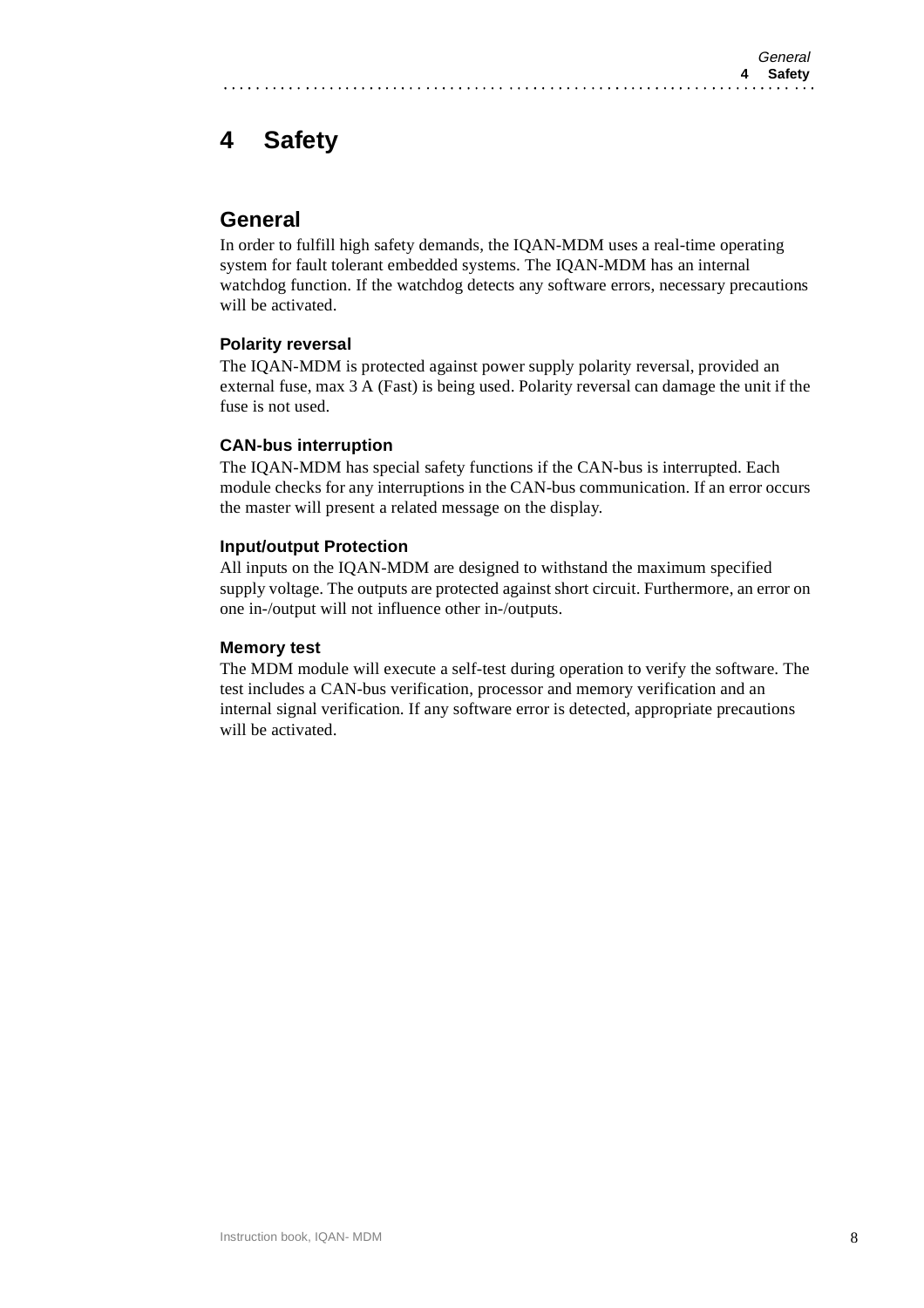# **System Diagnostics**

One LED is mounted on the reverse side of the MDM. This LED indicates supply voltage with a steady green light. If this LED is out, the supply voltage is missing.



. . . . .

The location of the LED indicator.

Diagnostic messages for the IQAN-MDM or for the system in which it is the master unit are shown on the front LCD display.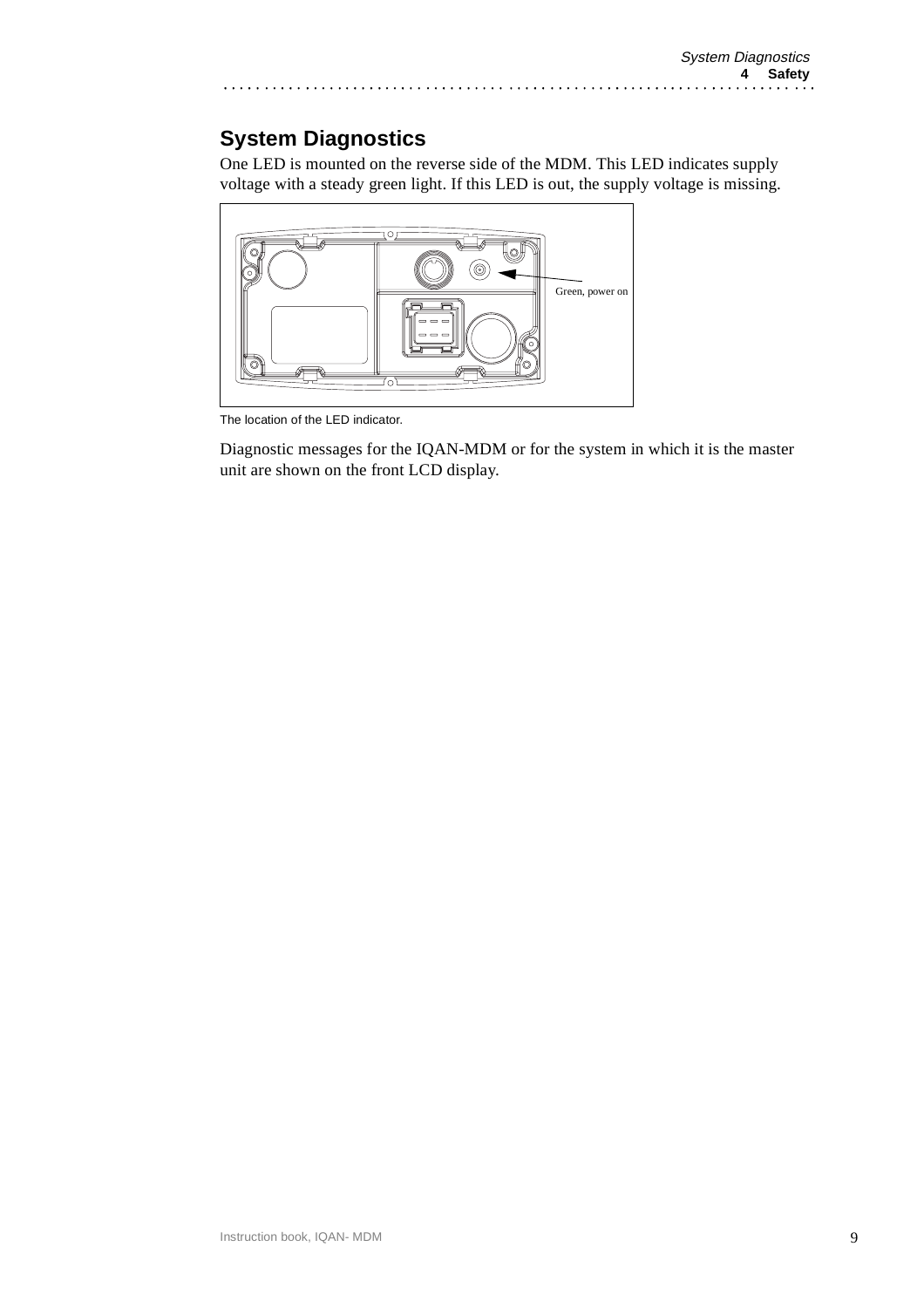# **5 Mounting**

## **Mounting the unit**

### **NOTICE**

The IQAN-MDM unit should be mounted according to the following instructions. The IQAN-MDM can be mounted in two different ways:

- inserted into a panel with snap-on holders
- with screws from the reverse side.



Mounting with snap-on attachment in panel

- The thickness of the material must be between 1.0 to 3.5 mm.
- The size of the opening in the panel: 130 x 60 mm. Corner radius: 5 mm.



Mounting with screws from the reverse side

The unit can be mounted with 2 or 4 screws. Type of screw: PT3.

Select the screw length so that the engagement length in the unit is:

- 4-6 mm for screw A.
- 6-10 mm for screw B (used with optional bracket).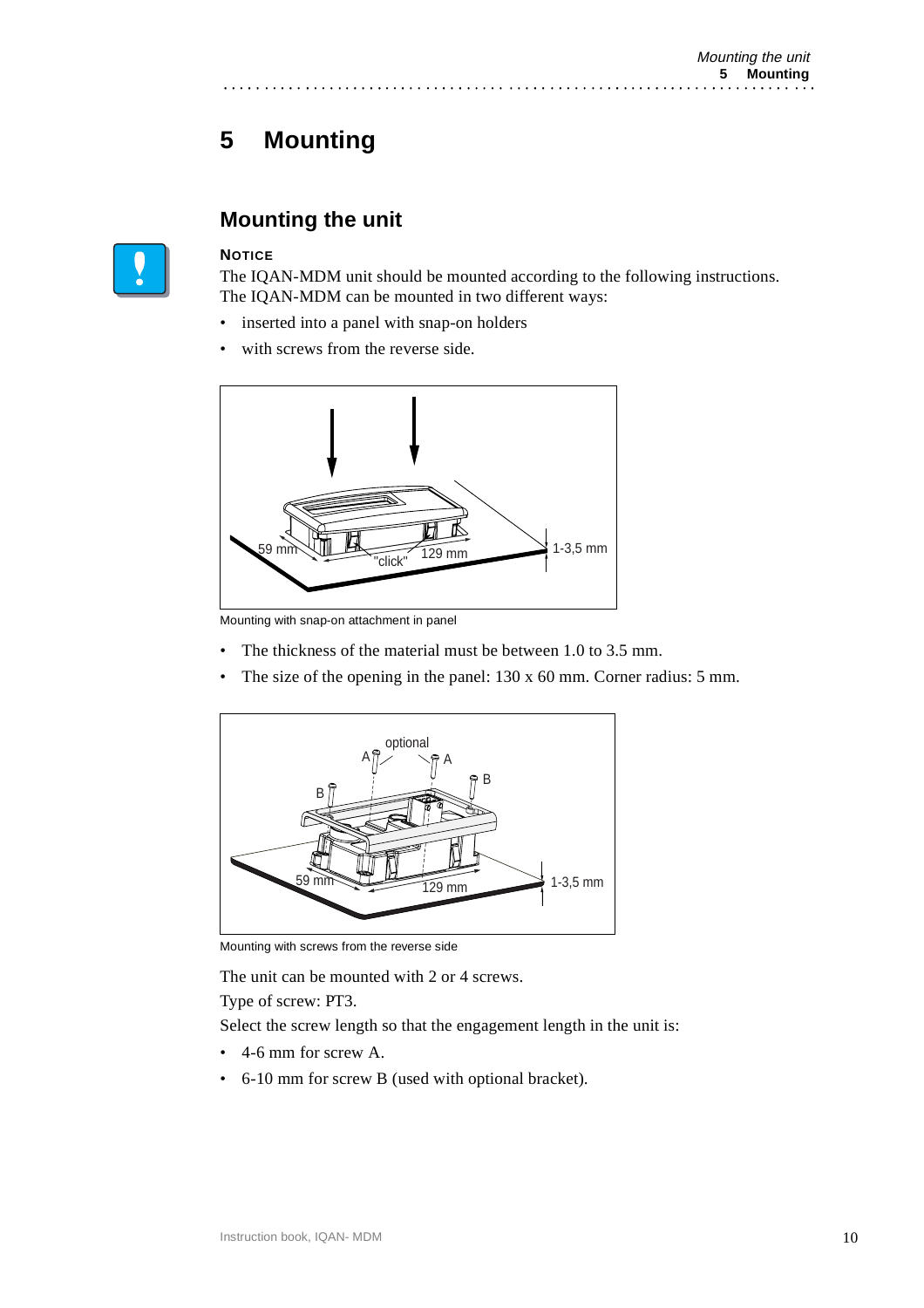

Distance for connector removal.

### Notice

The IQAN-MDM shall be positioned in the machine as per the following instructions:

- The unit is designed for outdoor use. Position the unit and make sure that it is not exposed to mechanical damage or high pressure water.
- The terminal for PC connection on the reverse side of the unit should be accessible.
- Position the unit so there is no risk that the cabling can be folded, crushed, worn or damaged in any other way.
- Position the unit so that it is not exposed to external heat, e.g. from the engine or heater.
- The best readability will be achieved by positioning the front face of the unit directly towards the operator.
- The readability deteriorates if the unit vibrates. Position the unit in a stable foundation.



### **NOTICE**

The IQAN-MDM unit must not be placed in any marine related or similar continuously damp environment without external protection.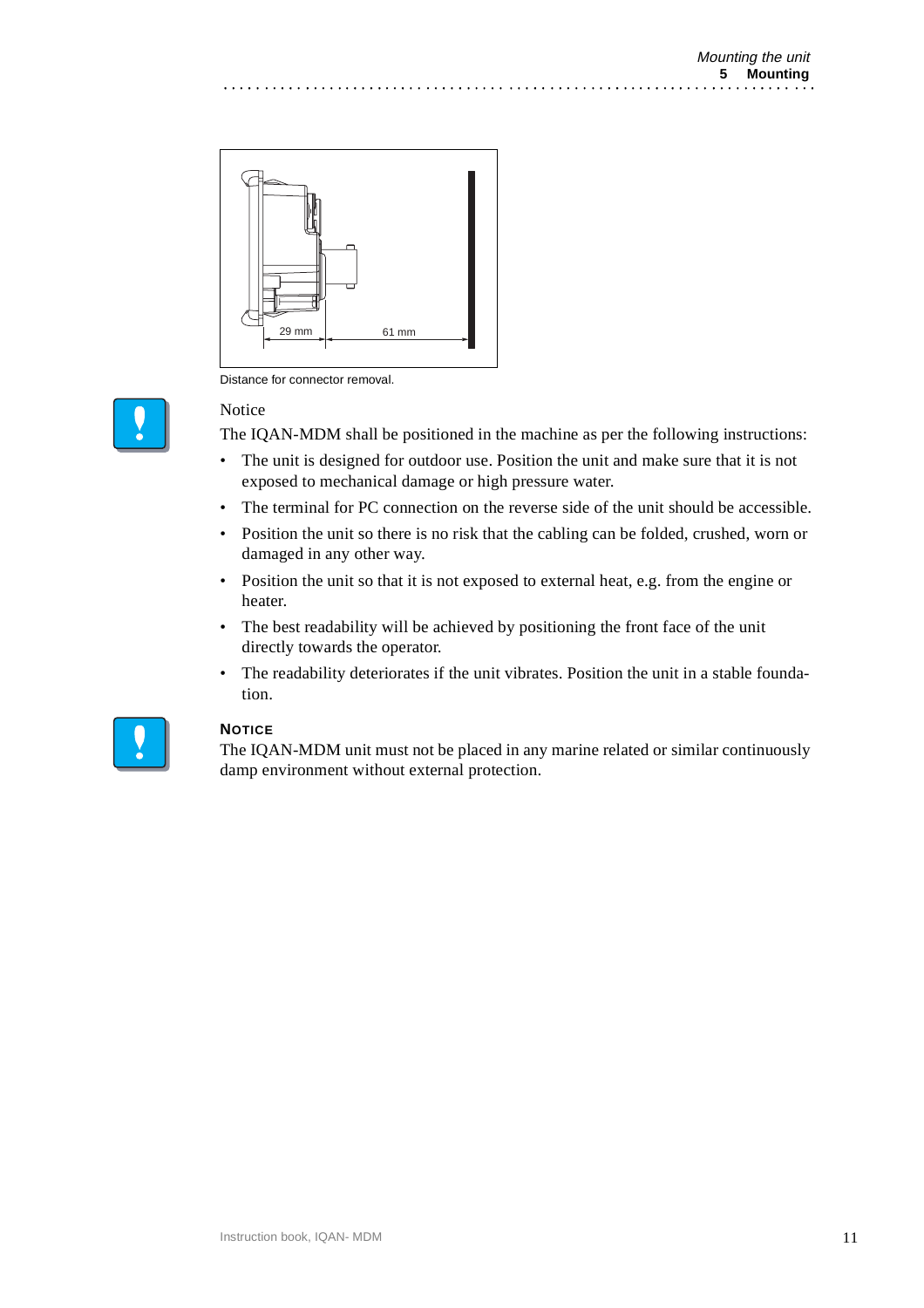# **6 Installation**

# **Connector C1**

| <b>Connector kit</b>      | <b>PARKER 5031022</b>      |
|---------------------------|----------------------------|
| Housing                   | AMP no. 1-963212-1         |
| Pin type                  | AMP no. 929940-1           |
| Cable                     | $0.75 - 1$ mm <sup>2</sup> |
| IQANtool kit <sup>a</sup> | Parker 5031061             |
|                           |                            |



a.Further information about the IQANtool kit, see datasheet IQAN accessories

### **Connector pin assignments**

| <b>Logical Symbol</b> | Pin No.        | <b>Function description</b>                                    |
|-----------------------|----------------|----------------------------------------------------------------|
| $CAN-I$ .             |                | CAN Low                                                        |
| DOUT                  | $\mathfrak{D}$ | Digital Alarm Output                                           |
| $-BAT$                | 3              | Connected to negative pole<br>on the battery                   |
| CAN-H                 | 4              | CAN High                                                       |
| $+$ RTC               | 5              | Real Time Clock                                                |
| $+BAT$                | 6              | Connected to positive pole on<br>the battery. Min 9 V, max 32V |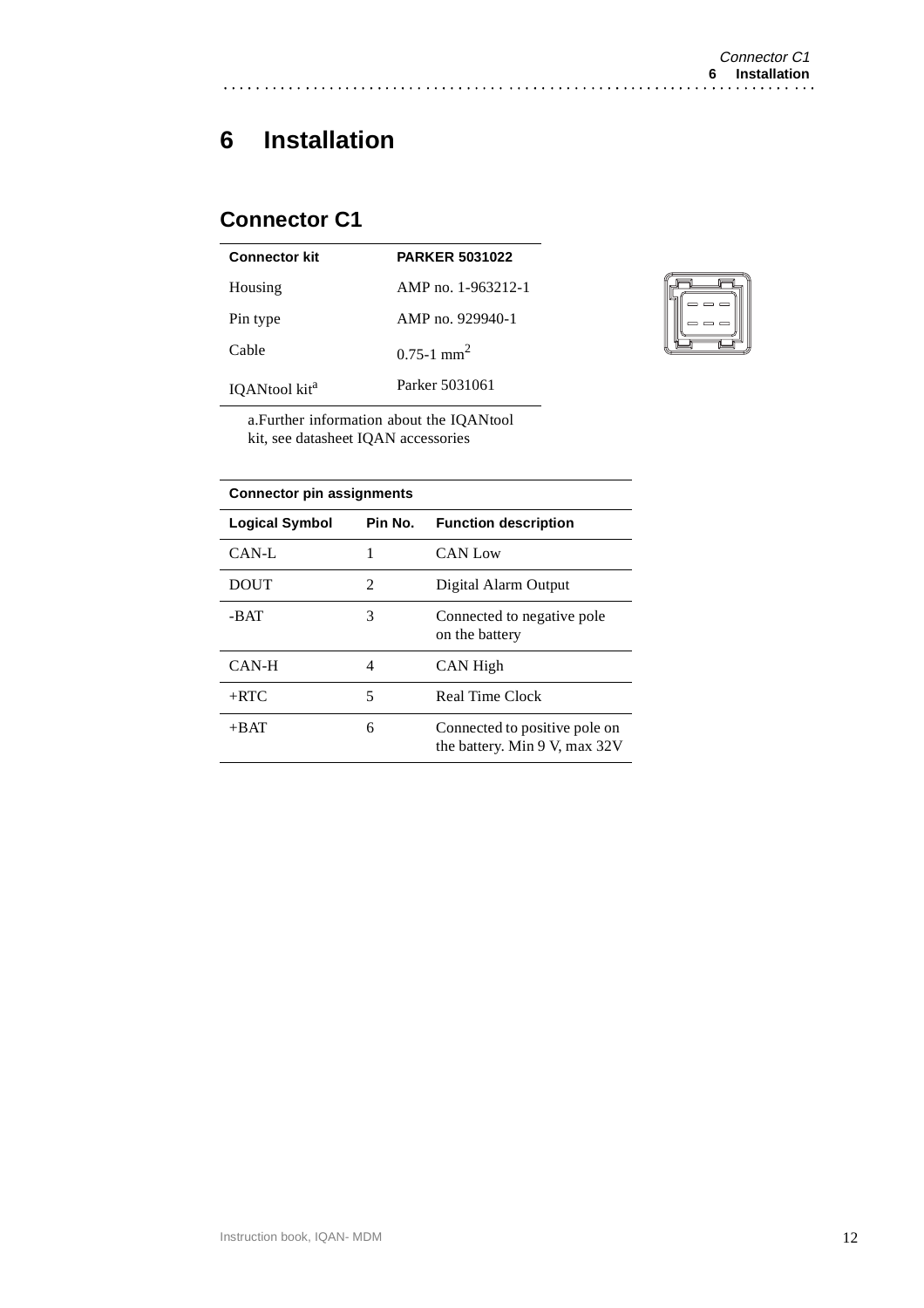# **Supply Voltage**

Before any installation of the IQAN system can take place, make sure the ignition lock is turned off and the battery is disconnected.

### **Emergency stop**

Make sure an *Emergency Stop* disconnecting the power supply, is easily accessible at any time. The figure below shows how to connect the emergency stop.

### **Connecting of Supply Voltage**

The supply voltage, should be within the operating interval, [see Appendix A, on page](#page-16-0)  [17.](#page-16-0)

Connect the supply voltage to +BAT pin 6 through the vehicle power disconnecting switch and a fuse. The fuse shall be 3A fast (F). Supply voltage for +RTC pin 5 is connected straight from the battery through a 1.5K ohm resistor. The resistor should be as close to the battery as possible for safety. Ground connection -BAT is made from pin 3 to negative pole on the battery.



Connecting the emergency stop and voltage supply.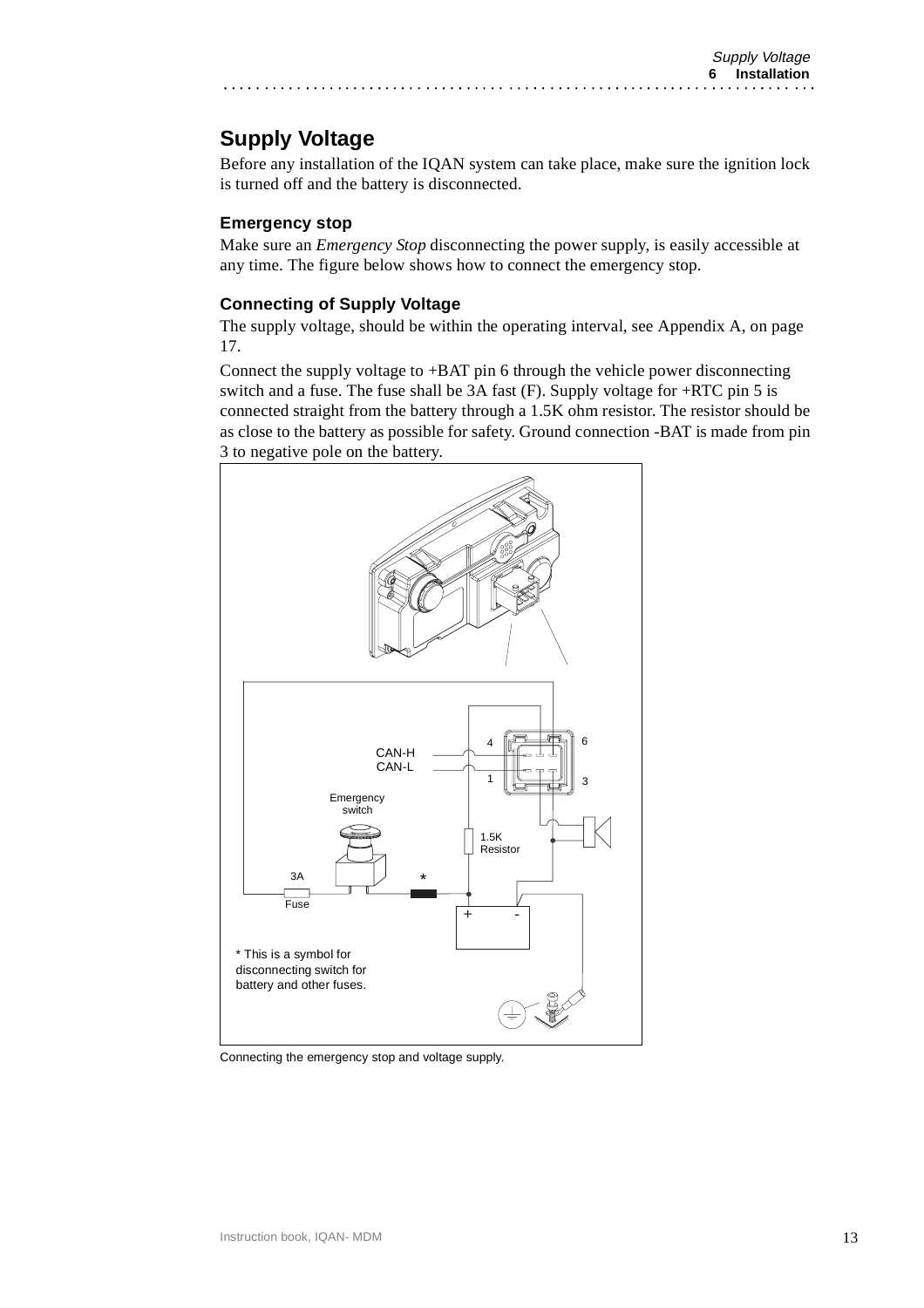# **IQAN-MDM addressing/terminating**

## **Addressing**

IQAN-MDM shall not be addressed because there is only one in every system.

### **Terminating**

Termination shall not be done as it is built-in to the IQAN-MDM.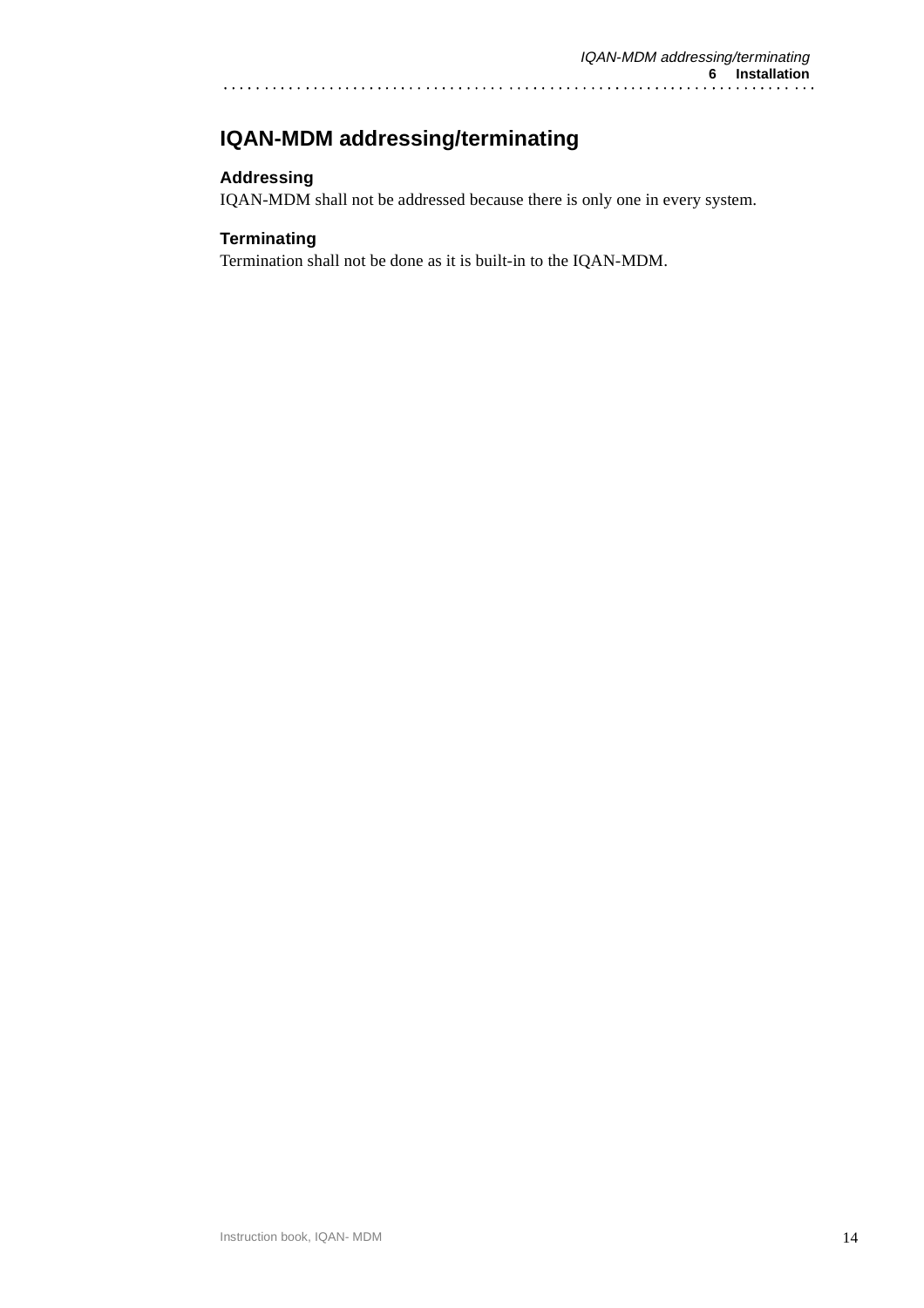# **7 Start-up**

## **Start-up procedures**

This chapter contains instructions for action to be taken in connection with the initial start.



## **WARNING**

Risk of injury!

If the control system is not fitted properly, the machine could move uncontrollably. The machine's engine shall not be started before the control system is completely fitted and its signals are verified.

### **Starting the control system**

#### **Start the control system as follows:**

- Prior to start, all modules and cables are to be fitted correctly.
- Check fuses, i.e. make sure that the supply voltage to the modules is equipped with the correct fuse.
- Make sure that connections for supply voltage and return lines are correct in the cable's conductor joint.
- Make sure the emergency stop works. The emergency stop should disconnect the supply voltage to all modules.

Alternatively, the emergency stop may also shut off the diesel engine or a dump valve, and with that depressurize the hydraulic system.

### **Prepare for system start**



### **WARNING**

Make sure no one is in dangerous proximity to the vehicle to avoid injuries when it starts.

#### **Prepare for the initial system start as follows:**

- The engine for the hydraulic system's pump shall be in off position.
- Make sure that all connectors are properly connected.
- Turn on the control system.
- Make sure that voltage is being supplied to all modules, the green diode shall be illuminated on all modules. Also make sure that master is in contact with all modules by reading the master's display. Error messages are displayed if the master is not in contact with one or more of the modules.
- Make sure the emergency stop is functioning properly.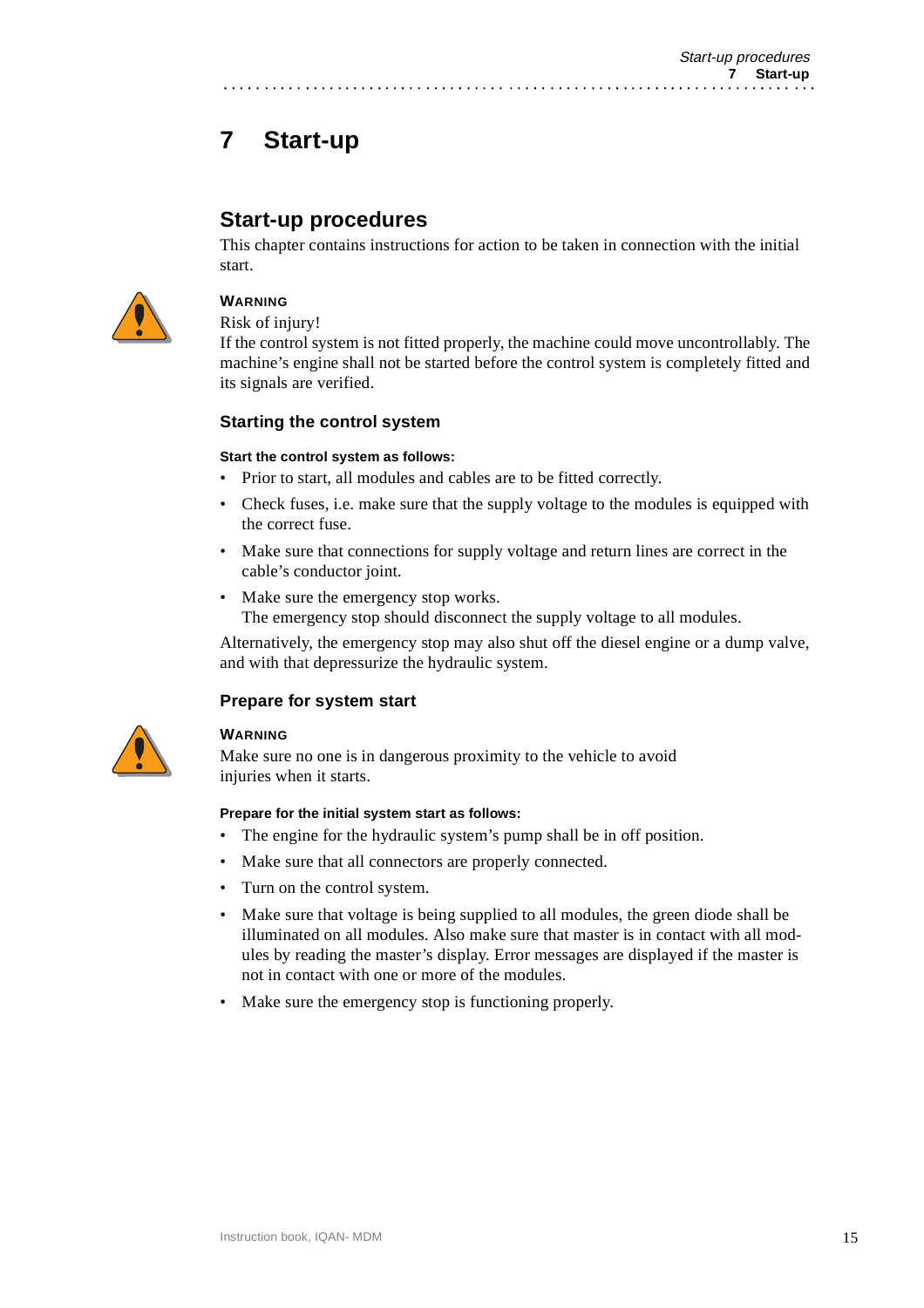### **Start the system**

#### **Start the system as follows:**

• Start the engine for the hydraulic system's pump, assuming that the above mentioned inspections have been carried out and shown correct values.

- Calibrate and adjust input and output signals according to the instructions related to the master menu system and check each and every output function carefully.
- In addition to these measures, the machine shall also meet the machine directives for the country in question.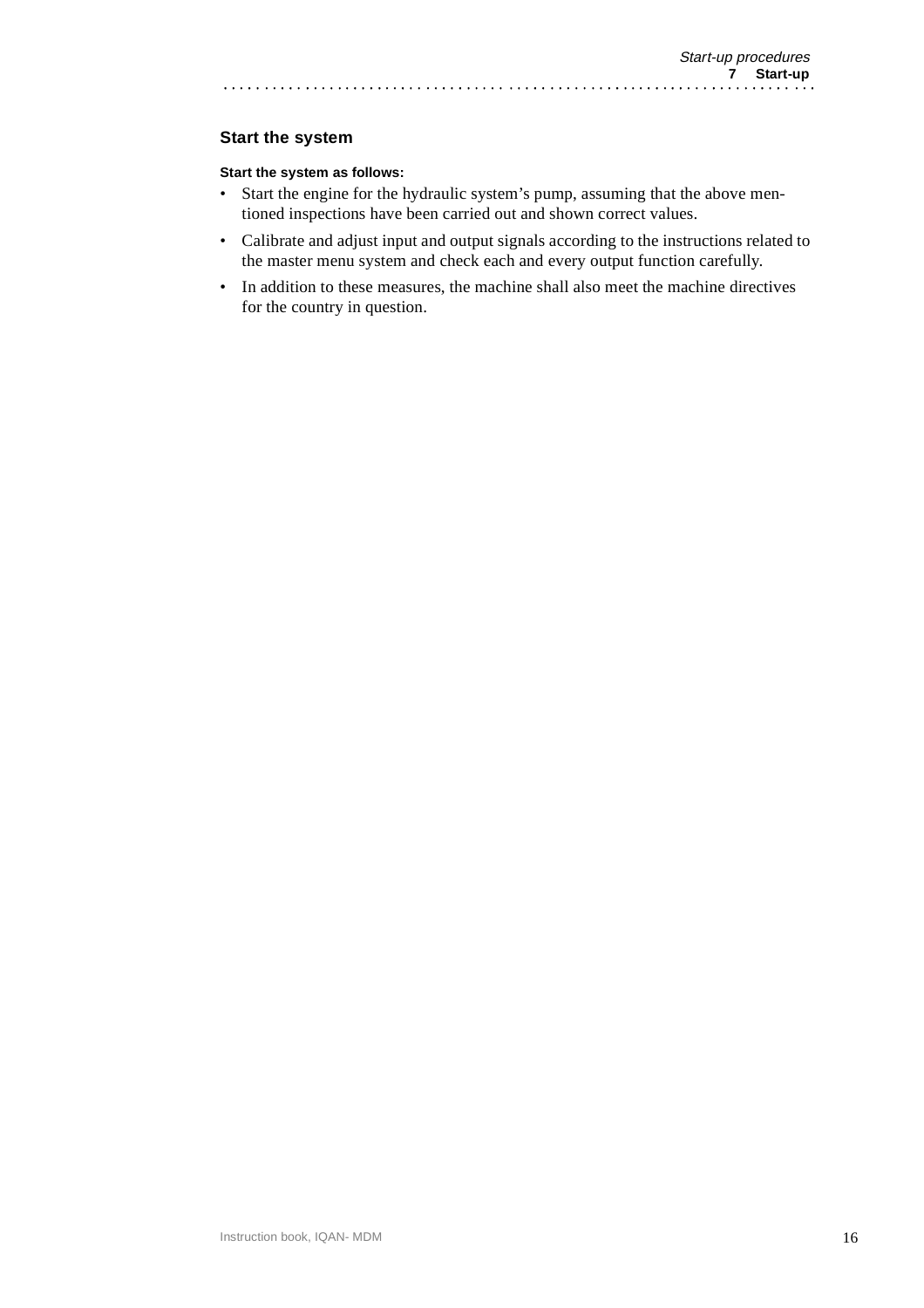# **Appendix A**

<span id="page-16-0"></span> $\ddot{\phantom{a}}$ 

# **IQAN-MDM Technical Overview**

### **Absolute maximum ratings**

 $T_A = +25$  °C (unless otherwise specified)

| Parameter                                                   | Limit values   |      |                 | Unit            | Remark                |
|-------------------------------------------------------------|----------------|------|-----------------|-----------------|-----------------------|
|                                                             | $\sim$<br>min. | typ. | max.            |                 |                       |
| Operating ambient temperature, $T_A$<br>Storage temperature | $-30$<br>$-30$ |      | $+80$<br>$+100$ | $\rm ^{\circ}C$ |                       |
| Voltage supply, $V_{BAT}$                                   | 6              |      | 36              | v               |                       |
| Load current, DOUT                                          |                |      |                 | А               | internally<br>limited |

### **Environmental rating**

I

 $T_A$  = +25 °C (unless otherwise specified)

| Parameter                                                                                                                                                                                                                        | Limit values |      |                                             | Unit                                        | Remark                                                                                                                 |
|----------------------------------------------------------------------------------------------------------------------------------------------------------------------------------------------------------------------------------|--------------|------|---------------------------------------------|---------------------------------------------|------------------------------------------------------------------------------------------------------------------------|
|                                                                                                                                                                                                                                  | min.         | typ. | max.                                        |                                             |                                                                                                                        |
| EMI<br>ISO 11452-2:1995, radiated susceptibility<br>ISO 11452-4:2001, conducted susceptibility<br>EN 55022:1994, conducted emmission<br>EN55022:1994, radiated emmission                                                         |              |      | 100<br>150                                  | V/m<br>mA                                   | 20-1000 MHz<br>1-200 MHz<br>class B, 0.15-30 MHz<br>class B, 30-1000 MHz                                               |
| <b>ESD</b><br>IEC/EN 61000-4-2:1995 air and contact<br>discharge                                                                                                                                                                 |              |      | 25                                          | kV                                          |                                                                                                                        |
| $CAN$ -bus length <sup>a</sup>                                                                                                                                                                                                   |              |      | 100                                         | m                                           |                                                                                                                        |
| Mechanical environment<br>IEC 68-2-64 Fh (random)<br>IEC 68-2-27 Es (shock,)<br>IEC 68-2-29 Eb (bump)                                                                                                                            |              |      | 0.1<br>40<br>40                             | $g^2/Hz$<br>g<br>g                          | $10 - 250$ Hz<br>$11 \text{ ms}$<br>6 <sub>ms</sub>                                                                    |
| Climate environment<br>IEC 68-2-18 Rb1.2 (water)<br>IEC 68-2-30 Db (var1: damp, cyclic)<br>IEC 68-2-3 Ca (damp, heat steady state)<br>IEC 68-2-2 Bb (heat)<br>IEC $68-2-1$ Ab $(cold)$<br>IEC 68-2-14 Nb (change of temperature) |              |      | 3<br>72<br>240<br>72<br>16<br>$10 \times 6$ | min<br>hour<br>hour<br>hour<br>hour<br>hour | $10$ l/min <sup>b</sup><br>25-55°C, 95% RH<br>44°C, 93% RH<br>$70^{\circ}$ C<br>$-30^{\circ}$ C<br>$-30 - 70^{\circ}C$ |
| Chemical environment<br>IEC 68-2-52 Kb (salt, mist, cyclic)                                                                                                                                                                      |              |      | 72                                          | hour                                        |                                                                                                                        |

a. Maximum length between any two modules, unshielded twisted pair cable.

b. Unit mounted in dashboard when subject to water.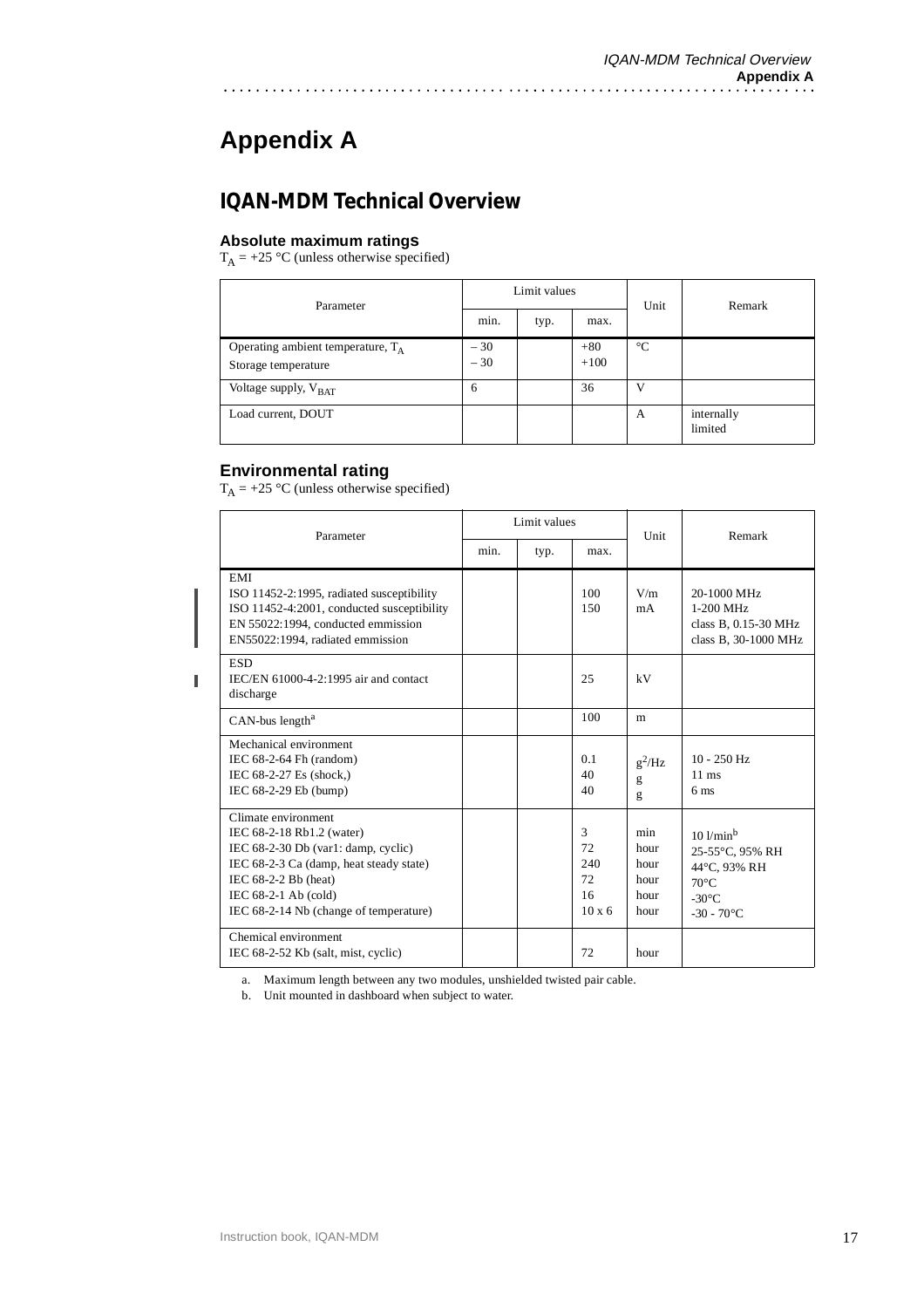### **Operation**

-30 °C <  $T_A$  <+70 ° C (unless otherwise specified)

| Parameter                  | Limit values |      |       | Unit            | Remark                |
|----------------------------|--------------|------|-------|-----------------|-----------------------|
|                            | min.         | typ. | max.  |                 |                       |
| Ambient temperature, $T_A$ | $-30$        |      | $+70$ | $\rm ^{\circ}C$ |                       |
| Ambient temperature, $T_A$ | $-30$        |      | $+0$  | $\rm ^{\circ}C$ | Reduced LCD<br>update |
| Voltage supply, VBAT       | 9            |      | 34    | V               |                       |
| Current supply             |              |      |       |                 | $outputs = off$       |
| $V_{BAT} = 14V$            |              | 180  |       | mA              |                       |
| $V_{BAT} = 28V$            |              | 100  |       | mA              |                       |

#### **I/O**

-30 °C < T<sub>A</sub>< +70 °C (unless otherwise specified)

| Parameter                                      | Limit values |      |      | Unit | Remark |
|------------------------------------------------|--------------|------|------|------|--------|
|                                                | min.         | typ. | max. |      |        |
| <b>DOUT</b> (Digital output)                   |              |      |      |      |        |
| Load current                                   |              |      | 1.2  | А    |        |
| Voltage drop VBAT - VDOUT<br>load $I_{L=1.2A}$ |              | 0.7  |      | V    |        |
| Short Circuit current limit                    |              | 2.5  |      | А    |        |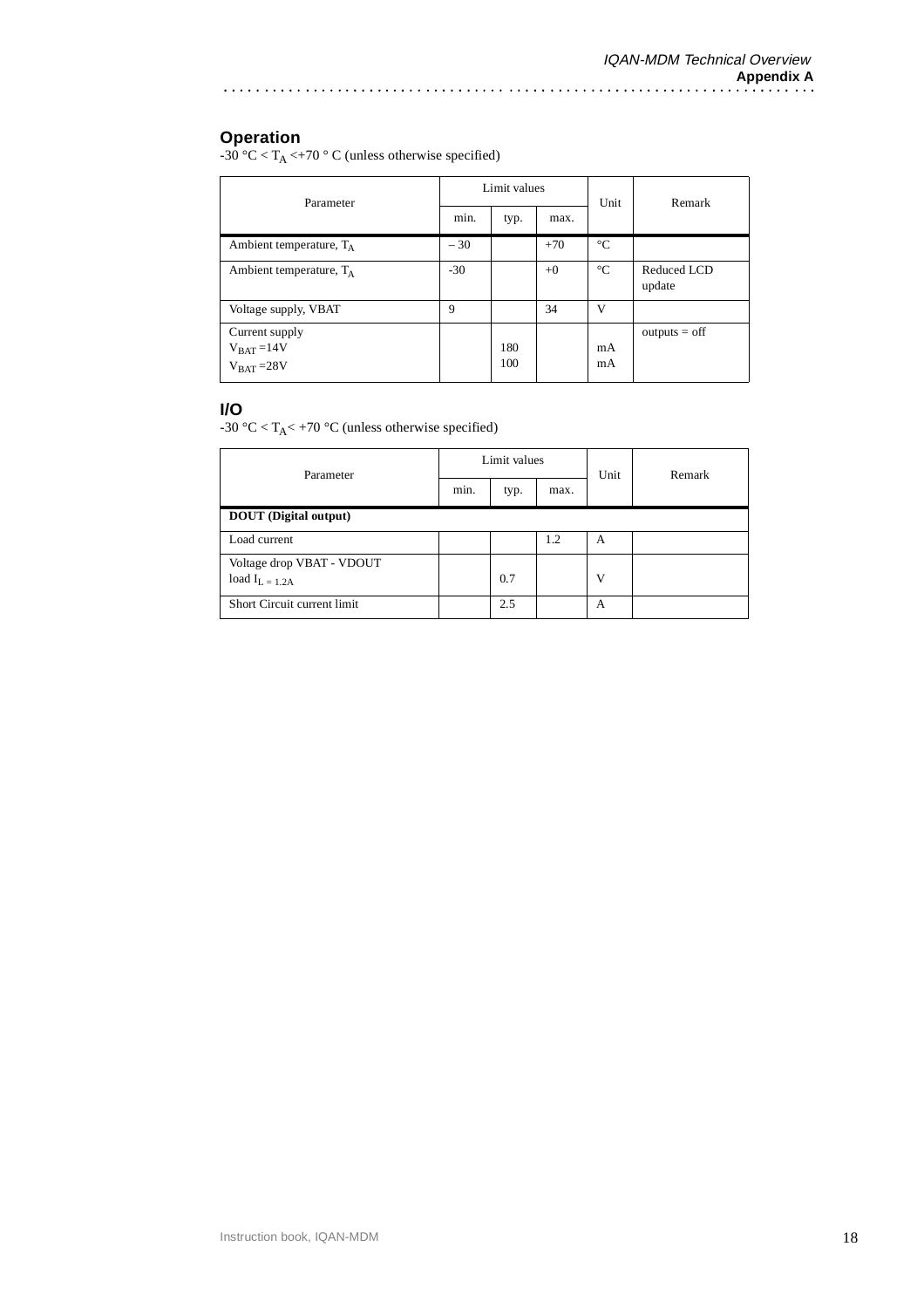# **Appendix B**

## **Error codes, messages and actions**

If one of the following error is detected, a message will be presented on the display.



### **WARNING**

An error message could indicate that a hazardous situation exists. If precautions are not taken, this could result in death, serious injury or major property damage.

The following sections will present what measures to take for different error situations put into appropriate context.

| <b>Error code</b>        | <b>Situation</b>                     | <b>Action MDM</b>       | Comment                      |
|--------------------------|--------------------------------------|-------------------------|------------------------------|
| Error 1                  | $+BAT < 8.5V$                        |                         | Check voltage supply         |
| Error 1                  | $+BAT > 34V$                         |                         | Check voltage supply         |
| <b>VREF ERROR</b>        |                                      |                         |                              |
| Error code               | <b>Situation</b>                     | <b>Action MDM</b>       | Comment                      |
| Error 1                  | VREF <sub>4,9</sub> V                |                         | Check voltage                |
| Error 1                  | $VREF$ > 5,1 V                       |                         | Check voltage                |
| <b>MODULE IS OFFLINE</b> |                                      |                         |                              |
| Error code               | <b>Situation</b>                     | <b>Action MDM</b>       | Comment                      |
| Error 3                  | CAN-bus interrupt                    | All outputs shut<br>off | Check CAN-bus                |
| Error 6                  | Software error                       | The module turns<br>off | Contact supplier             |
| <b>HIGH TEMPERATURE</b>  |                                      |                         |                              |
| Error code               | <b>Situation</b>                     | <b>Action MDM</b>       | Comment                      |
| Error <sub>2</sub>       | Internal temperature<br>$>$ max temp |                         | Check ambient<br>temperature |
| Error <sub>4</sub>       | Internal temperature<br>sensor error |                         | Contact supplier             |
|                          |                                      |                         |                              |

### **LOW/ HIGH SUPPLY VOLTAGE**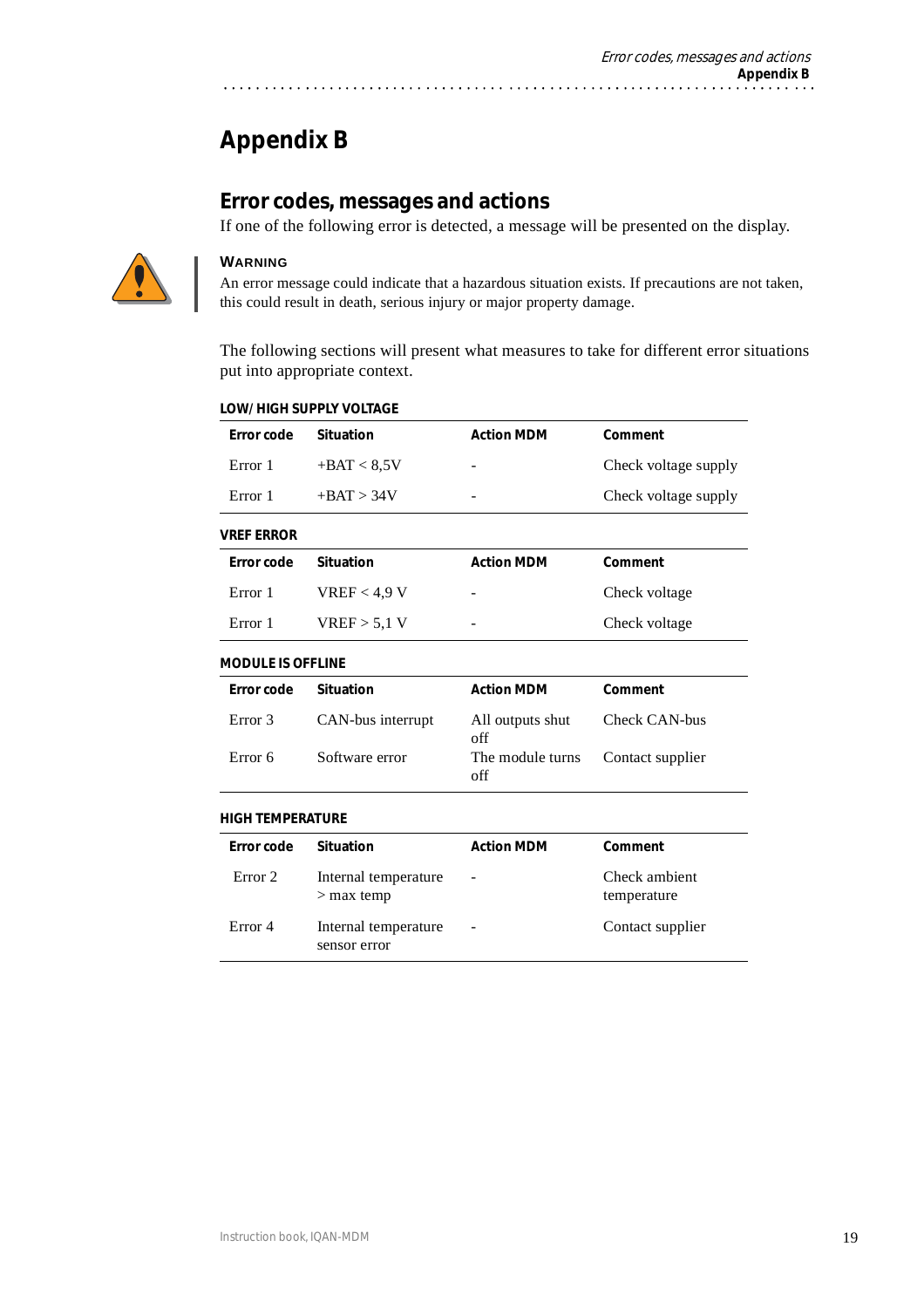#### **RTC+ NOT CONNECTED OUTPUT HIGH Error code** Situation **Action MDM** Comment Error 6 Parameter error No calibration of signals Contact supplier **Error code** Situation **Action MDM** Comment - The power supply is not connected to the *real time clock* in the IQAN-MDM - Connect the power supply to RTC+, pin 5. **Error code** Situation **Action MDM** Comment Error 4 DOUT: Internal driver failure Active output shuts off Contact supplier

. . . . . . . . . . . . . . . .

#### **PARAMETER ERROR**

. . . . . . . . . . . . . . . . . .

 $\ddot{\phantom{0}}$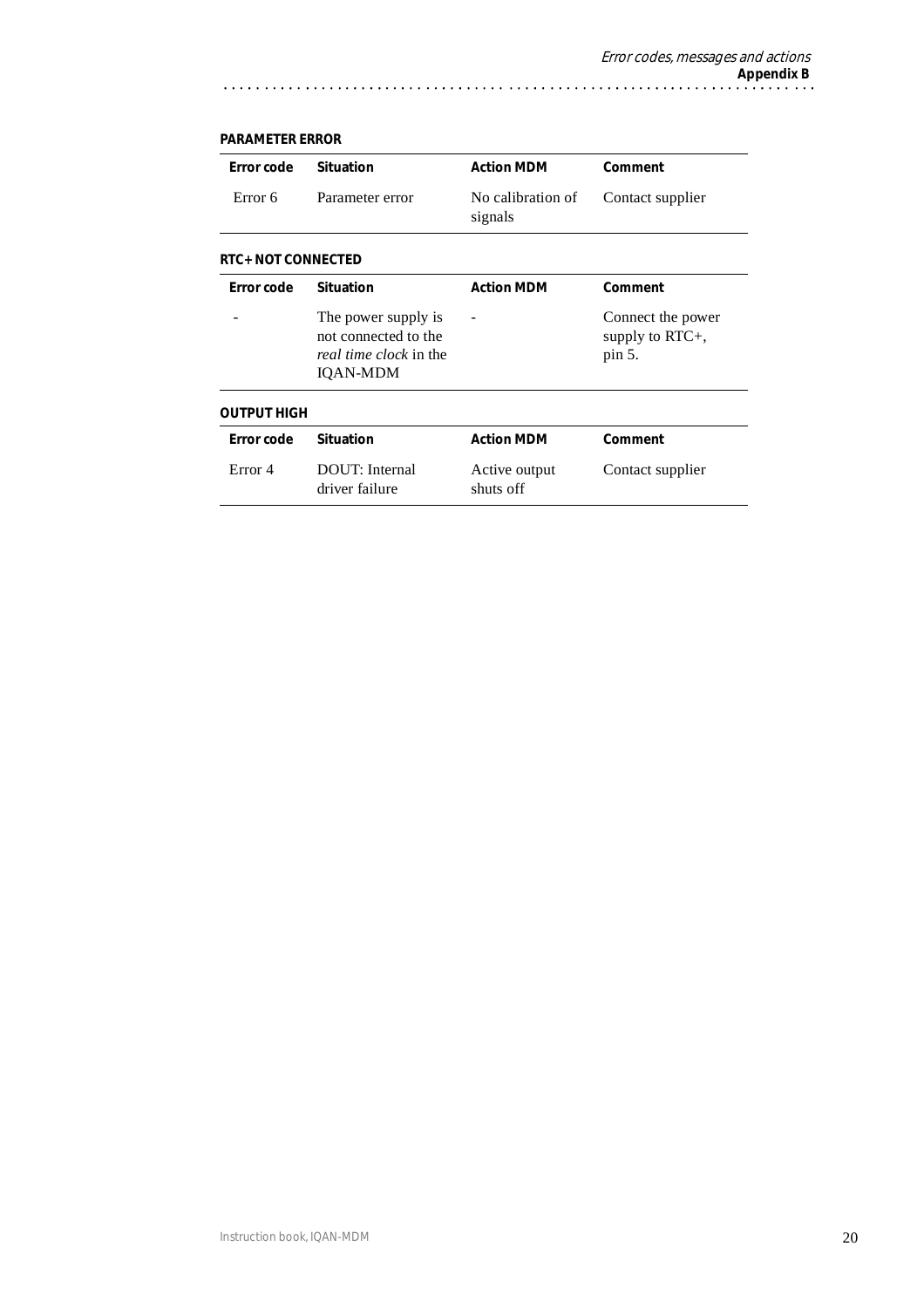# **Appendix C**

# **Dimensioning of the IQAN-MDM module**